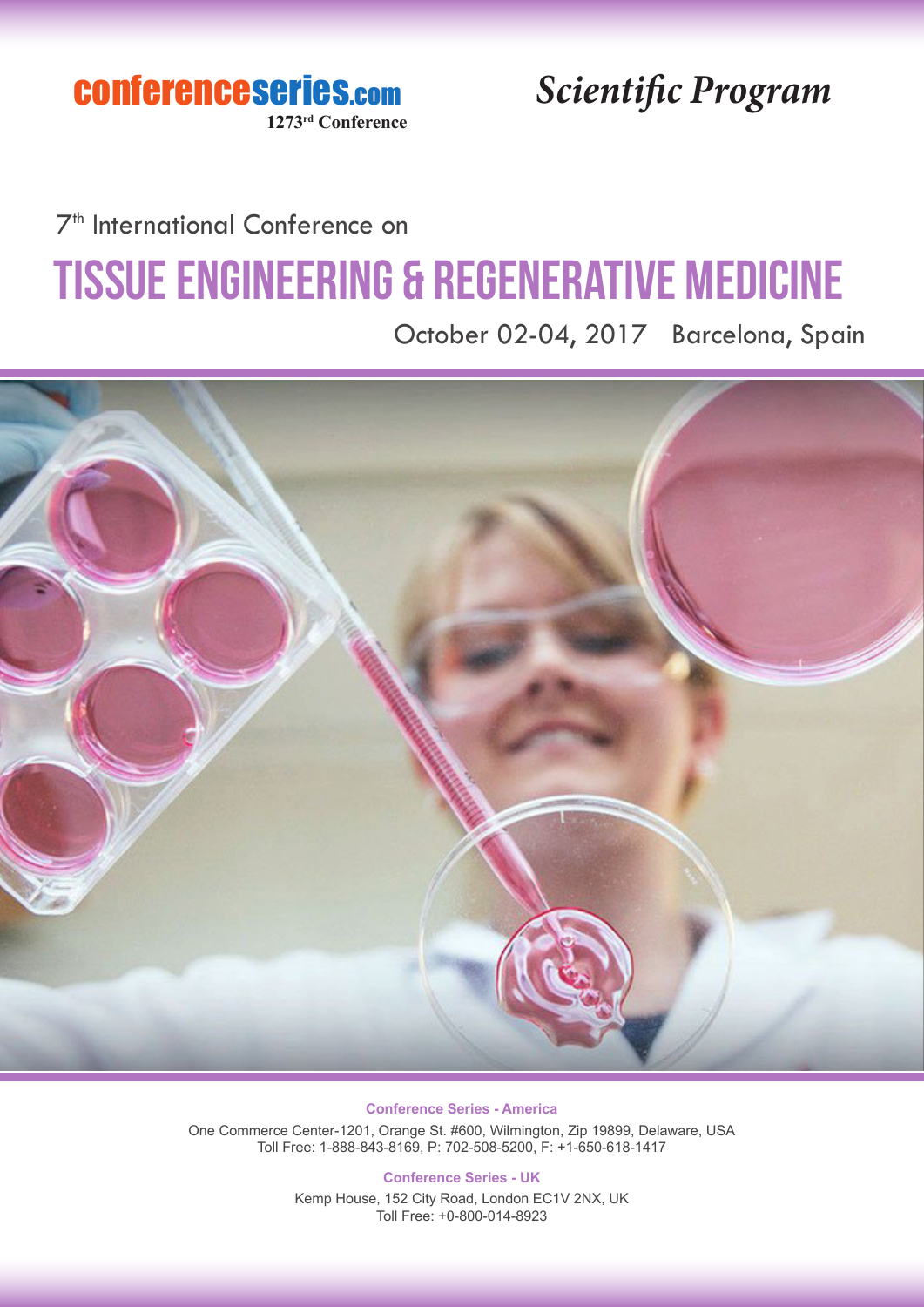#### **08:00-08:30 Registrations**

#### **Day 1 October 02, 2017**

#### **Gatwick**

### conferenceseries.com 08:30-08:55 Opening Ceremony

|                          | <b>Keynote Forum</b>                                                                                                                                                     |
|--------------------------|--------------------------------------------------------------------------------------------------------------------------------------------------------------------------|
| 08:55-09:00 Introduction |                                                                                                                                                                          |
| 09:00-09:45              | Title: Scaffolds and stem cells: A tissue engineering approach                                                                                                           |
|                          | Dennis M. Lox, Sports & Regenerative Medicine Centers, Florida                                                                                                           |
| 09:45-10:30              | Title: Towards the development of a cell-engineered human cornea                                                                                                         |
|                          | Maria P de Miguel, La Paz Hospital, IDiPAZ, Spain                                                                                                                        |
|                          | Coffee Break & Group Photo 10:30-10:45 @ Meeting Hall                                                                                                                    |
| 10:45-11:30              | Title: The subchondral bone as a target of Platelet-Rich Plasma in cartilage degeneration                                                                                |
|                          | Mikel Sanchez, Unidad De Cirugía Artroscópica, Spain                                                                                                                     |
| 11:30-12:15              | Title: Biofabrication in tissue engineering: Current and future trends                                                                                                   |
|                          | Pedro G Morouço, Polytechnic Institute of Leiria, Portugal<br>Sessions: Scaffolds in Regenerative Medicine   Stem Cells   Stem Cell Treatments   Tissue Repair and       |
|                          | Regeneration   Tissue Engineering   Regenerative Medicine                                                                                                                |
|                          | Session Chair: Pedro G Morouço, Polytechnic Institute of Leiria, Portugal                                                                                                |
|                          | Session Co-chair: Barbara Gawronska-Kozak, Institute of Animal Reproduction and Food Research, Poland                                                                    |
|                          | <b>Session Introduction</b>                                                                                                                                              |
| $12:15 - 12:45$          | Title: Concerted interactions of neurogenesis and myelinogenesis in promoting<br>neuroregeneration                                                                       |
|                          | Ing-Ming Chiu, National Health Research Institutes, Taiwan                                                                                                               |
|                          | Title: Peripheral nerve regeneration using artificial nerve sheets composed of freeze-                                                                                   |
| $12:45 - 13:15$          | dried alginate gel                                                                                                                                                       |
|                          |                                                                                                                                                                          |
|                          | Yoshihisa Suzuki, Shiga University of Medical Science, Japan                                                                                                             |
|                          | Lunch Break 13:15-14:00 @ Mediteraneo                                                                                                                                    |
|                          | Title: Response of post-ischemic heart to stem cells treatment: A case study                                                                                             |
| 14:00-14:30              | Domingo Guerra, La Vega, Dominican Republic                                                                                                                              |
|                          | Title: From repair to regeneration - transcription factor FOXN1 directs the skin wound                                                                                   |
| 14:30-15:00              | healing processes                                                                                                                                                        |
|                          | Barbara Gawronska-Kozak, Institute of Animal Reproduction and Food Research, Poland                                                                                      |
|                          | Title: Complete healing of a non-healing diabetic foot ulcer within one month and<br>persisting for three years using autologous adipose tissue-derived Stromal Vascular |
| 15:00-15:30              | <b>Fraction and Platelet Rich Plasma</b>                                                                                                                                 |
|                          | Triantafyllos Didangelos, Diabetes Center, AHEPA Hospital, Medical School, Aristotle University of                                                                       |
|                          | Thessaloniki, Greece                                                                                                                                                     |
|                          | Title: Implant of autologous bone marrow mother stem cells in patients with congestive                                                                                   |
| 15:30-16:00              | heart failure, functional class IV<br>Fernandez Viña Matias, Clinica San Nicolás, Argentina                                                                              |
|                          | Networking and Refreshments Break 16:00-16:15 @ Meeting Hall                                                                                                             |
|                          | Title: Behaviour of human mesenchymal-periosteal cells grown in contact with different                                                                                   |
| $16:15 - 16:45$          | scaffolds used in dentistry                                                                                                                                              |
|                          | Gabriele Ceccarelli, University of Pavia, Italy                                                                                                                          |
| $16:45-17:15$            | <b>Title: Translating repair into regeneration in wounds with PRP</b>                                                                                                    |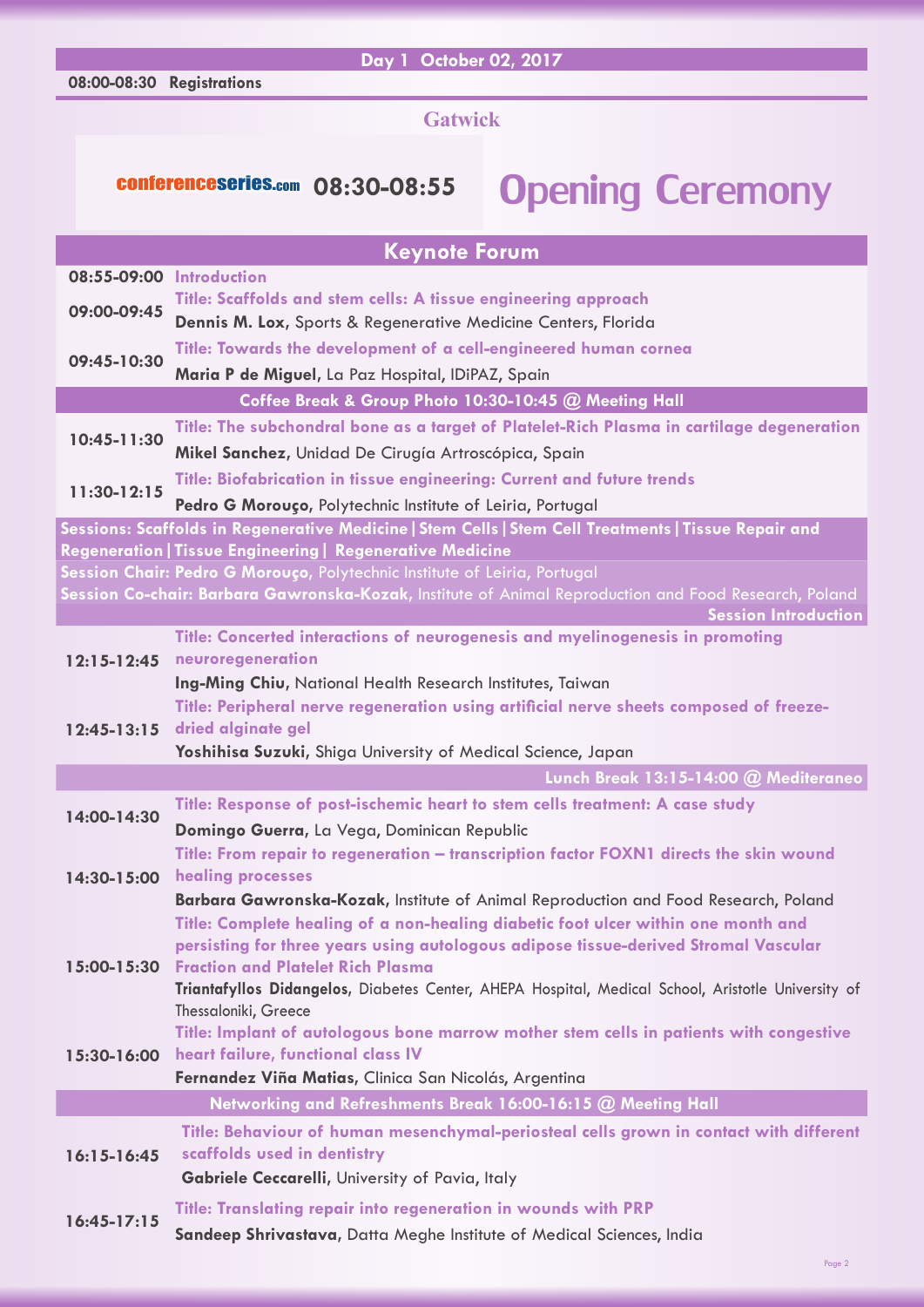**Title: The effect of polyglycerol sulfate-based hydrogels with tunable mechanical** 

**17:15-17:45 integrity on cartilage regeneration in osteoarthritis**

**Shabnam Hemmati-Sadeghi,** Free University of Berlin, Germany

**Panel Discussion** 

#### **Day 2 October 03, 2017**

#### **Gatwick**

### **Keynote Forum**

**10:00-10:45 Title: Adipose-derived stem cell therapy for osteoarthritis of the knee Peter Chapman-Smith,** New Zealand Stem Cell Treatment Centre, New Zealand **Coffee Break 10:45-11:00 @ Meeting Hall 11:00-11:45 Title: Mesenchymal stem cells in clinical applications Brian M. Mehling,** Blue Horizon International, USA **11:45-12:30 model Title: Transplantation of hepatocyte like cells derived from human tooth into cirrhosis rat** 

#### **Yaegaki K,** Nippon Dental University, Japan

#### **Poster Presentation 12:30-13:00 @ Meeting Hall**

- **Poster Judges: Pedro G Morouço,** Polytechnic Institute of Leiria, Portugal  **Domingo Guerra,** Dominican Republic
- **TERM1701 Title: Pharmacological Stimulation of Regeneration.The Regennova Project**
	- **Paweł Sosnowski,** Gdańsk University of Technology, Poland
		- **Title: Development of a nanocomposite with antibiofilm activity and permissive for**
- **TERM1702 delivery of mesenchymal stem cells Roberto Sánchez,** Bienvenido al Instituto Nacional de Rehabilitación, Mexico **Title: Collagen membranes enriched with graphene oxide significantly enhance DPSCs**
- **TERM1703 differentiation and control inflammation occurrence Susi Zara, University,** "G. d'Annunzio", Italy
- **TERM1704 Title: Hybrid inorganic-organic nanofibers with antibacterial activity for regenerative medicine**
	- **Ivana Veverková,** Technical University of Liberec, Czech Republic
- **TERM1705 Title: Covalent functionalization of titanium discs with graphene oxide for the improvement of biocompatibility and DPSCs proliferation**
	- **Roberta Di Carlo,** University "G. d'Annunzio", Italy
		- **Title: 3D printing gelatin-alginate hydrogels in cross-linking solution: role of**
- **TERM1706 concentration, syringe gauge, and extrusion rate on the hydrogel layering**
- **Maha Alruwaili,** University College Dublin, Dublin, Ireland **Title: Assessment of the osteogenic potential of human autologous bone meal: A cell**

#### **TERM1707 and molecular biology pilot study**

- **Christiane Kunert-Keil,** Technische Universität Dresden, Germany
- **TERM1708 Title: Review and perspectives of cell based clinical trials as treatment for urine incontinence**

### **Lara M F,** Virgen de la Victoria University Hospital, Spain

- **TERM1709 Title: A Si-αTCP scaffold for biomedical applications: A morphological, histological and histomorphometric study in an animal model**
	- **Piedad N de Aza,** Universidad Miguel Hernandez, Spain
- **TERM1710 Title: Neurogenin-2–transduced human neural progenitor cells attenuate neonatal hypoxic-ischemic brain injury**
	- **Kook In Park,** Yonsei University College of Medicine, Korea

#### **Lunch Break 13:00-13:45 @ Mediteraneo**

**Sessions: Regenerative Medicine|Regenerative Medicine | Models of Regeneration | Cell and Organ Regeneration | Regenerative Medicine Market**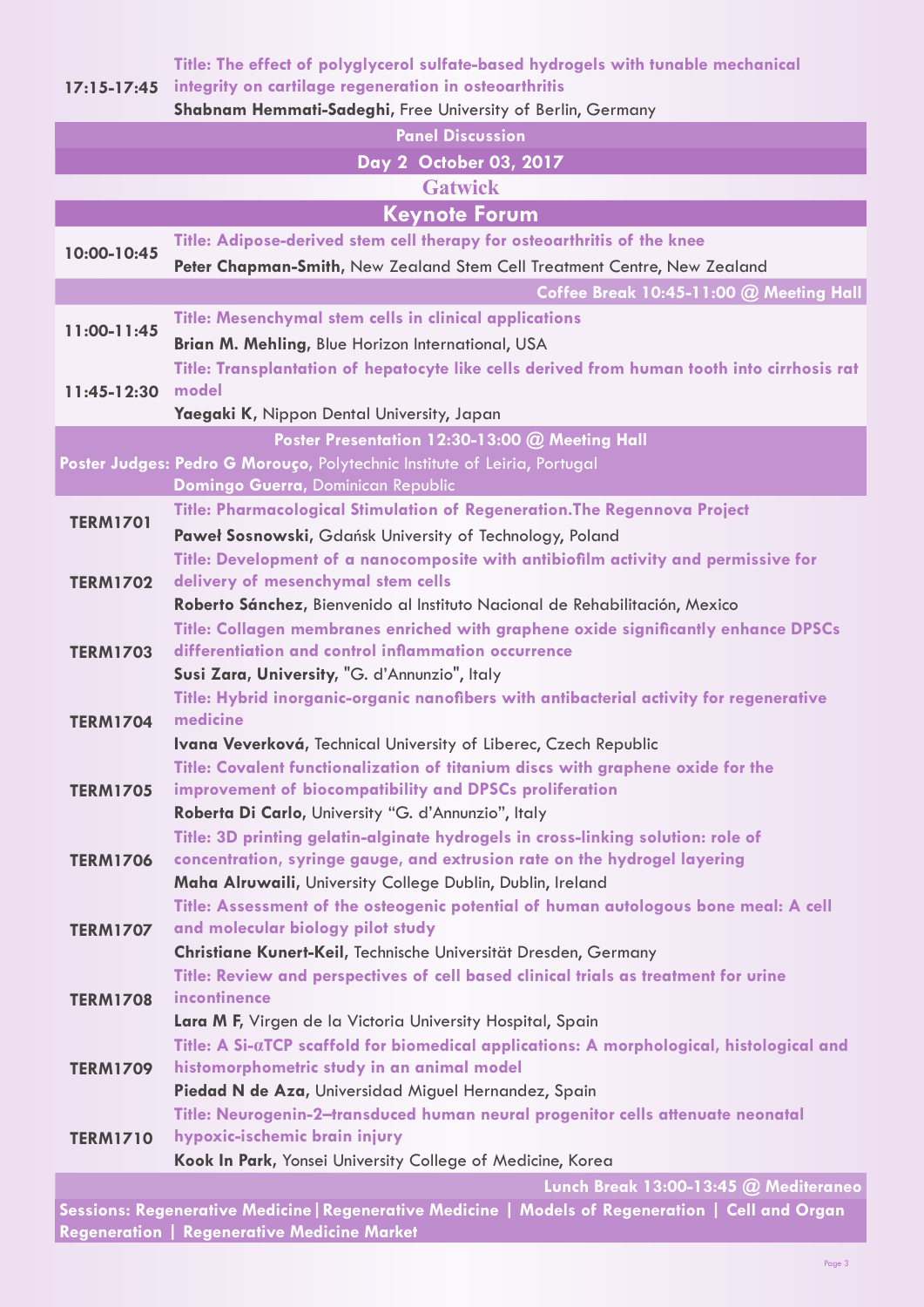**Session Chair: Brian M Mehling,** Blue Horizon International, USA **Session Co-Chair: Fumio Arai,** Kyushu University, Japan

**Session Introduction**

|                 | <b>PESSION INTOXICATION</b>                                                                                                        |
|-----------------|------------------------------------------------------------------------------------------------------------------------------------|
|                 | Title: Notch-mediated conversion of activated T cells into stem cell memory-like T cells<br>13:45-14:15 for adoptive immunotherapy |
|                 | Akihiko Yoshimura, Keio University School of Medicine, Japan                                                                       |
|                 | Title: Identification of novel mesenchymal stromal cells that have the potential to                                                |
| $14:15 - 14:45$ | support hematopoietic stem cell activity                                                                                           |
|                 | Fumio Arai, Kyushu University, Japan                                                                                               |
| $14:45-15:15$   | Title: Nanochannel-Based Electroporation Assisted Tissue Reprograming and Repair                                                   |
|                 | Durba Pal, Indian Institute of Technology Ropar, India                                                                             |
| $15:15-15:45$   | Title: Comparative study between two ex vivo cell expansion models of CD34+ cells                                                  |
|                 | from cryopreserved umbilical cord blood co-cultured with encapsulated mesenchymal<br>stem cells                                    |
|                 | Avila-Portillo LuzM, CryoHoldco, Colombia.                                                                                         |
|                 | Poster Presentation & Networking and Refreshments Break 15:45-16:30 @ Meeting Hall                                                 |
|                 | Poster Judges: Pedro G Morouço, Polytechnic Institute of Leiria, Portugal                                                          |
|                 | Domingo Guerra, Dominican Republic                                                                                                 |
| <b>TERM1711</b> | Title: The effect of MSCs on vascularization and function of liver carcinoma cells                                                 |
|                 | Alaa. T. alshareeda, King Abdullah International Medical Research Center, KSA                                                      |
|                 | Title: Comparison of explant culture and enzymatic digestion methods for human skin                                                |
| <b>TERM1712</b> | equivalents development                                                                                                            |
|                 | Catalina Gaviria A, University of Antioquia, Colombia                                                                              |
|                 | Title: The effect of strontium doped $\beta$ -TCP on bioactivity of collagen scaffold for bone                                     |
| <b>TERM1713</b> | tissue engineering                                                                                                                 |
|                 | Hamid Goodarzi, Tarbiat Modares University, Iran                                                                                   |
|                 | Title: Regenerative potential of adipose tissue derived mesenchymal stromal cells in                                               |
| <b>TERM1714</b> | canine cutaneous wounds: A clinical trial report<br>Concepción Tejero, Universidad Complutense de Madrid, Spain                    |
|                 | Title: Nanofibers based of titanium nanotubes as scaffolds for maintenance and                                                     |
| <b>TERM1715</b> | differentiation of electrostimulated neural PC12 cells                                                                             |
|                 | Y Olguín, CIMIS, Universidad Andrés Bello, Chile                                                                                   |
| <b>TERM1716</b> | Title: Nervous tissue restoration following traumatic brain injury by coral skeleton based                                         |
|                 | implants                                                                                                                           |
|                 | Weiss Orly Eva, Ariel University, Israel                                                                                           |
|                 | Title: De-cellularized and re-cellularized hearts as a next generation test system in drug                                         |
| <b>TERM1717</b> | discovery                                                                                                                          |
|                 | Sepideh Hagvall, Cell Biology Translational Sciences, Sweden                                                                       |
| <b>TERM1718</b> | Title: The core of self-assembling peptide nanofibers will influence neurogenesis<br>potential of its attached biological motif    |
|                 | <b>Shima Tavakol, Iran University of Medical sciences, Iran</b>                                                                    |
|                 | Title: Human inflamed periradicular tissues as a source of proangiogenic growth factors                                            |
| <b>TERM1719</b> | essential in repair and bone regeneration processes                                                                                |
|                 | Aleksandra Palatyńska-Ulatowska, Medical University of Lodz, Poland                                                                |
| <b>TERM1720</b> | Title: Characterization of Alpaca (Vicugna pacos) adipose derived mesenchymal stem cell                                            |
|                 | population                                                                                                                         |
|                 | Nathaly Enciso Benavides, Universidad Complutense de Madrid, Spain                                                                 |
| <b>TERM1721</b> | Title: Immobilization of proteolytic enzymes onto silica nanofibers                                                                |
|                 | Danilová Iveta, Technical University of Liberec, Czech Republic                                                                    |